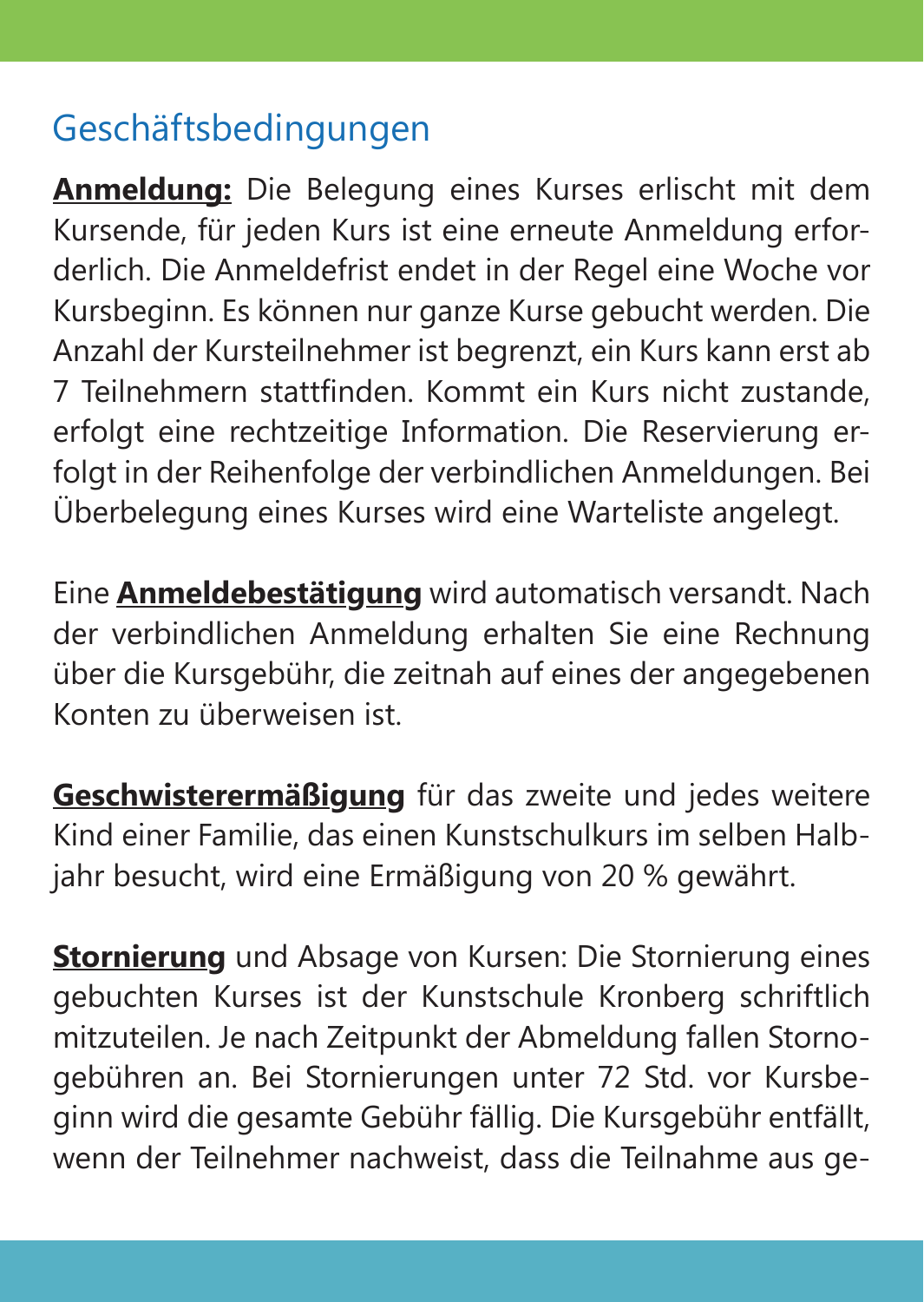sundheitlichen Gründen nicht möglich ist. Bei Kursabsagen durch den Veranstalter werden alternative Plätze in anderen Kursen angeboten oder die gezahlte Kursgebühr zurückerstattet.

**Fehlzeiten** Versäumt ein Teilnehmer Kurstermine, hat er keinen Anspruch auf Nachholung der versäumten Stunden oder Kostenrückerstattung.



## In den Schulferien finden keine Kurse statt.